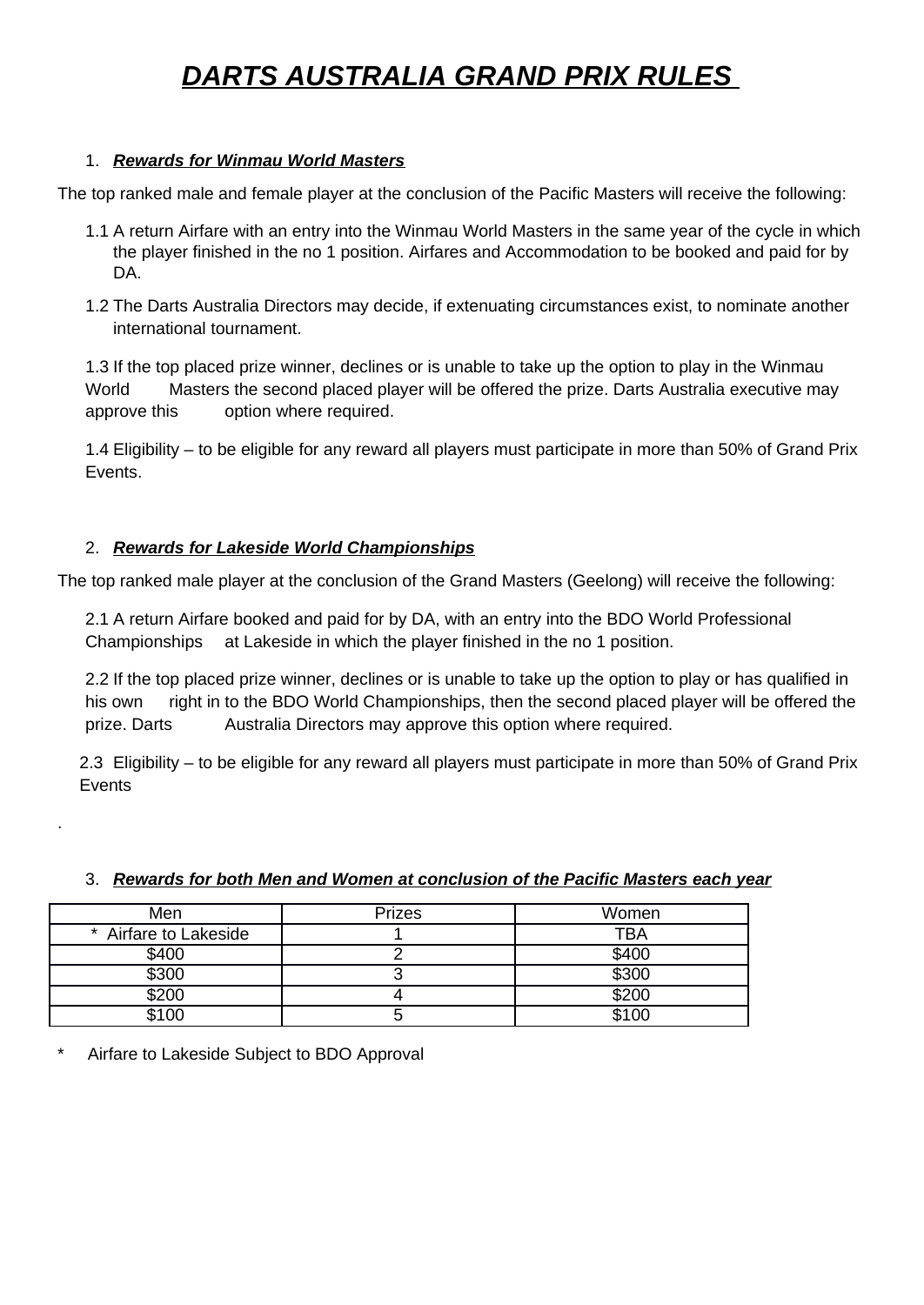# 4. **Prize Money Structure**

4.1 Minimum \$1,000 for winners (Male and Female)

### 5. **Nomination Fees**

5.1 A minimum of \$20 for all Grand Prix Events shall be applied. Must take into account the Levies that apply.

# 6. **Approved Dartboards**

6,1 All Dartboards used in Grand Prix Tournaments **must** be approved by Darts Australia including the practice boards.

# **7. Dress Code**

7.1All attire shall conform to the good image of the sport, the minimum standard being:

- 7.2 **Men**
- 7.2.1 Long Trousers (Strictly no denim or track pants)
- 7.2.2 Fully covered (enclosed footwear)
- 7.2.3 Collared Shirt (with sleeves)

### 7.3 **Females**

- 7.3.1 Slacks/Skirt (Strictly no denim, trackpants or ¾ pants)
- 7.3.2 Fully covered (enclosed footwear)
- 7.3.3 Collared Shirt/Blouse (with sleeves)

7.4 No headwear shall be worn without the **prior permission** of the tournament organiser. Under normal circumstances approval would only be granted for medical and/or religious reasons.

### **8. Sponsors**

8.1 No conflicting sponsor brands to be displayed in any form throughout the tournament, this includes playing shirts – Venue – Equipment and Logo's and other items of clothing without approval from DA.

8.2 All Event sponsorship to be approved by Darts Australia

### **9. Program**

9.1 The tournament hosts must produce a program with foreword, sponsors, program of events etc

### **10.Advertising**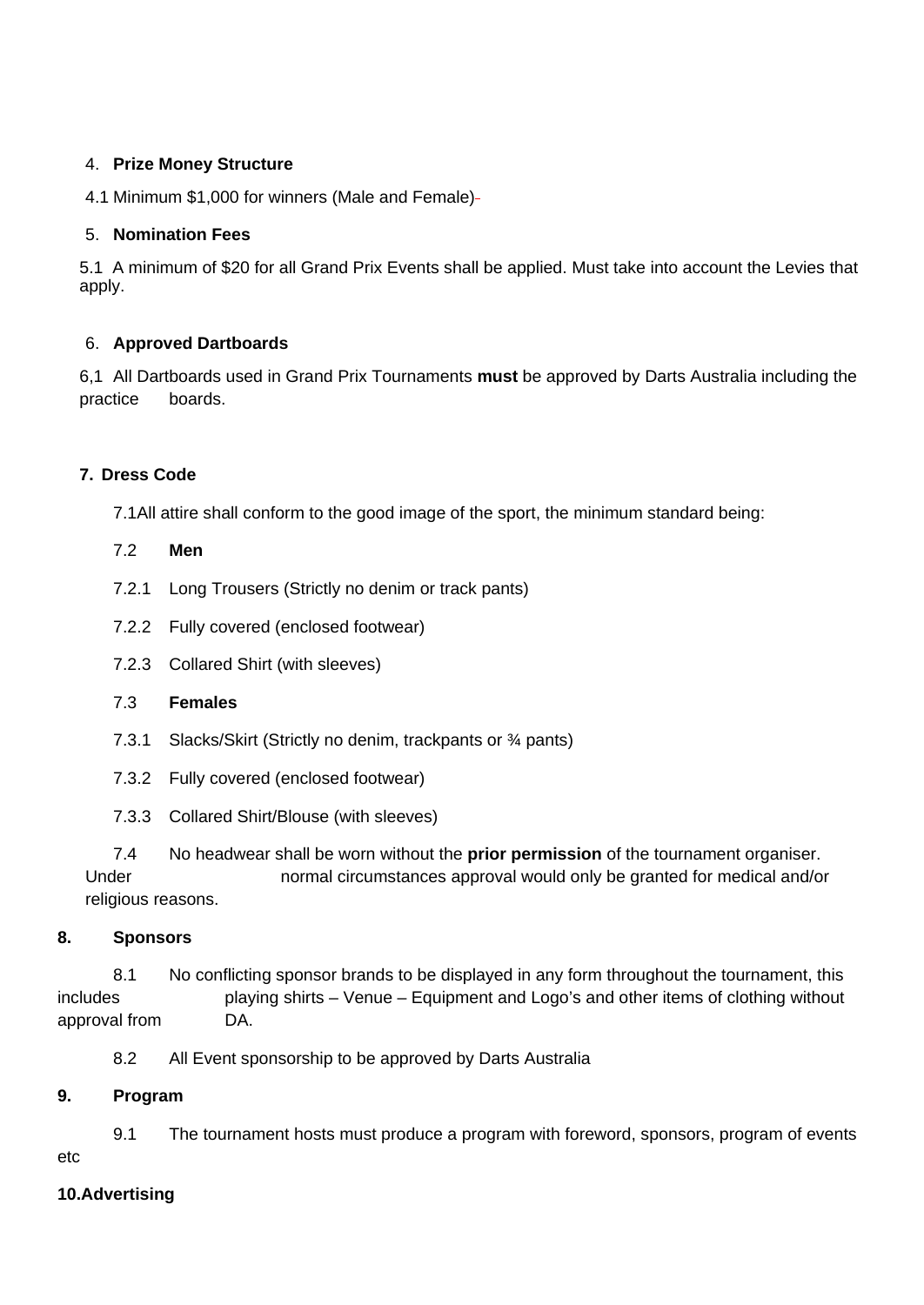10.1 Tournament posters and any advertising to be provided to the Darts Australia Secretary, Darts **Australia Webmaster and all State and Territory Secretaries at least three months** prior to the event.

# **11 Applications for Grand Prix Events**

11.1 All applications for Grand prix events MUST be applied fop by  $30<sup>th</sup>$  June of the previous vear with a breakdown of the singles prize money. Failure to comply will mean that your event will not be registered with the BDO.

# **12 Contact Person**

12.1 Tournament host must provide the details of the contact/s person for the tournament to the Secretary of Darts Australia, e.g.name, contact details etc

# **13. Darts Australia Advertising and Merchandise (Where applicable).**

13.1 In agreement with the host, an area to be set aside for official merchandise if required.

# **14 Ranking Points Claims**

14.1 Event Information including the completed draw sheet, the results of each match and the names and nationalities of each player who received ranking points must be sent to the following within **12 hour** of the completion of the relevant event. This information is to be recorded on the ranking recorded to:-

| <b>Name</b>         | <b>Position</b>  | <b>Contact</b>        |  |  |
|---------------------|------------------|-----------------------|--|--|
|                     | Rankings Officer |                       |  |  |
| <b>Terry Taylor</b> | D.A. Secretary   | dartsaust@bigpond.com |  |  |

# **15. Result Reporting to Webmaster or chosen Representative.**

All results are to be forwarded to the Darts Australia webmaster as follows to ensure timely reporting of the event:

- 15.1 Complete list of competitors (male and female) to be forwarded to the webmaster **within one hour** of nominations closing.
- 15.2 Complete list of results of the round of **32** to be forwarded to the webmaster **within one hour** of the completion of that round.

15.3 Complete list of results of the round of **16** to be forwarded to the webmaster **within one hour** of the completion of that round.

- 15.4 Complete list of results of the round of **8** to be forwarded to the webmaster **within one hour** of the completion of that round.
- 15,5 Complete list of results of the round of **Semi-Finals** to be forwarded to the webmaster **within 30 minutes** of the completion of that round.

15.6 Complete list of results of the Final **Match to** be forwarded to the webmaster **within 30 minutes** of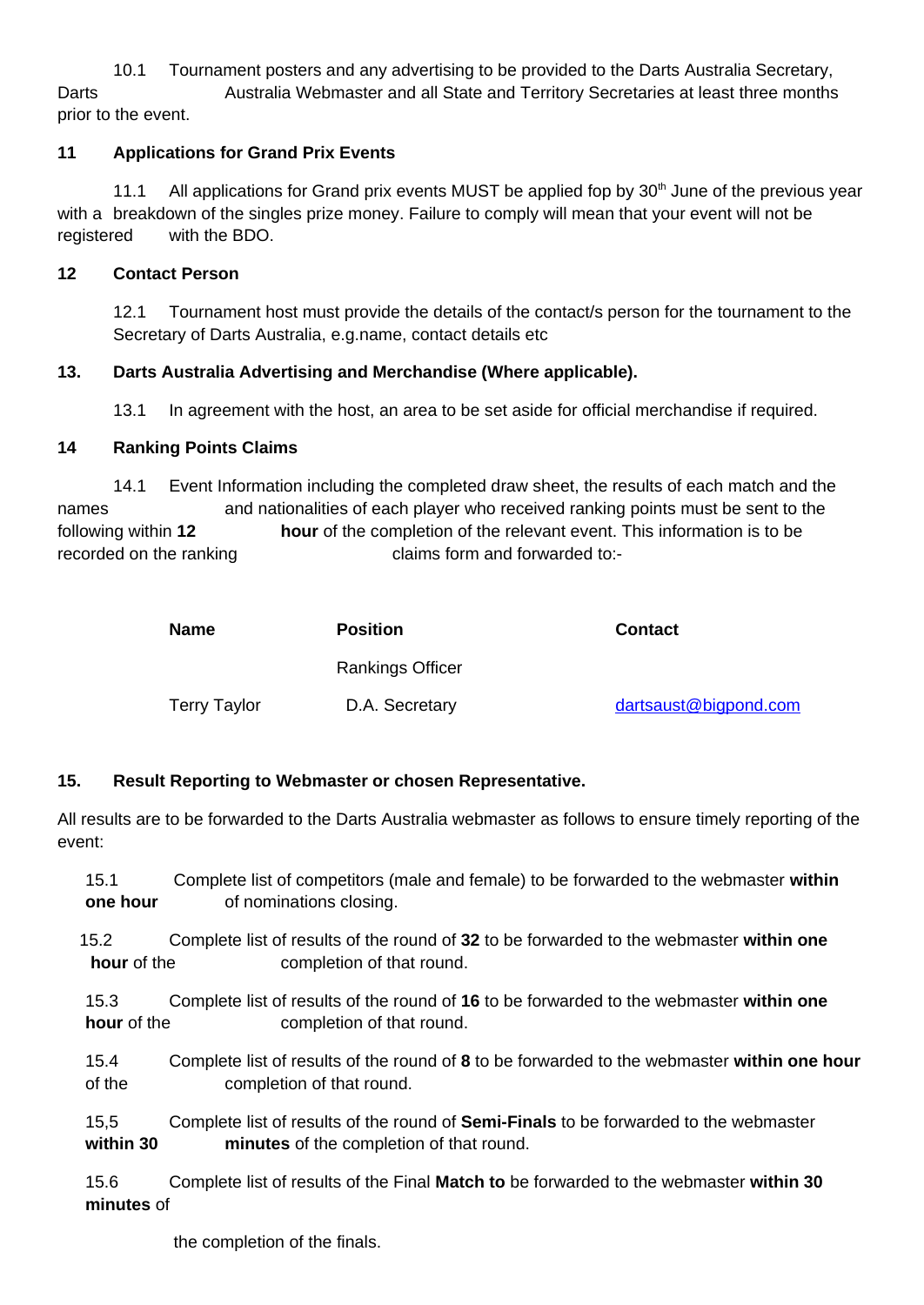### **16. Darts For Windows**

16.1 Darts for Windows is a scoring and recording system that can be used for scoring matches while displaying live scores at the venue via a projection screen and/or monitor, the program can also be used to broadcast matches live to the internet creating interest among dart followers around the world.

16.2 The package can be purchased for \$45 (at current prices) at [www.dartsforwindows.com](http://www.dartsforwindows.com/)

16.3 We strongly advise the use of this program to improve the promotion of each event and to display finals.

# **17. Seeding Order**

If a Grand Prix Tournament is awarded **WDF/BDO & D.A Ranking points** then the following order of seeding must apply:

# **17.1 GP Starting with a RR then going into KO**

- 17.1.1 Automatic Seedings at the start of GP Event, Top 50 BDO, Then DA
- 17.1.2 Seeding is done before RR starts
- 17.1.3 Not allowed to reseed after RR going into KO
- 17.1.4 All players start from the start, No more into last 8 or 16
- 17.1.5 Refer to PDF Seeding, locations of each seed to each group

### **17.2 GP Starting with a Straight KO**

- 17.2.1 Automatic Seedings at the start of GP Event
- 17.2.2 Seeding is done before KO starts
- 17.2.3 All players start from the start, No more into last 8 or 16
- 17.2.4 Refer to PDF Seeding
- 17.2.5 Seeds to get a bye in first round (up to the hosts)

| 17.3.1       | As a general rule, if the number of entries are <b>below 32</b> participants, eight (8) players are to |
|--------------|--------------------------------------------------------------------------------------------------------|
| be           | seeded. This applies to Male and Female draws as separate entities.                                    |
| 17.3.2       | If the number of entries exceeds 32, sixteen players are to be seeded. This applies to Male            |
| and          | Female draws as separate entities.                                                                     |
| 17.3.3       | The eight (8) or sixteen (16) seeded players will be determined in the following order:                |
| 17.3.4       | In order as they appear from the top fifty (50) on the World Darts Federation Ranking Table.           |
| 17.3.5       | In order as they appear from the top fifty (50) on the British Darts Organisation Full                 |
| Invitational | Table and DA GP rankings                                                                               |

17.3.6 In order as they appear from the Darts Australia Full Ranking Table.

17.4. If a Grand Prix Tournament is awarded **BDO & D.A Ranking points only** then the following order of seeding must apply: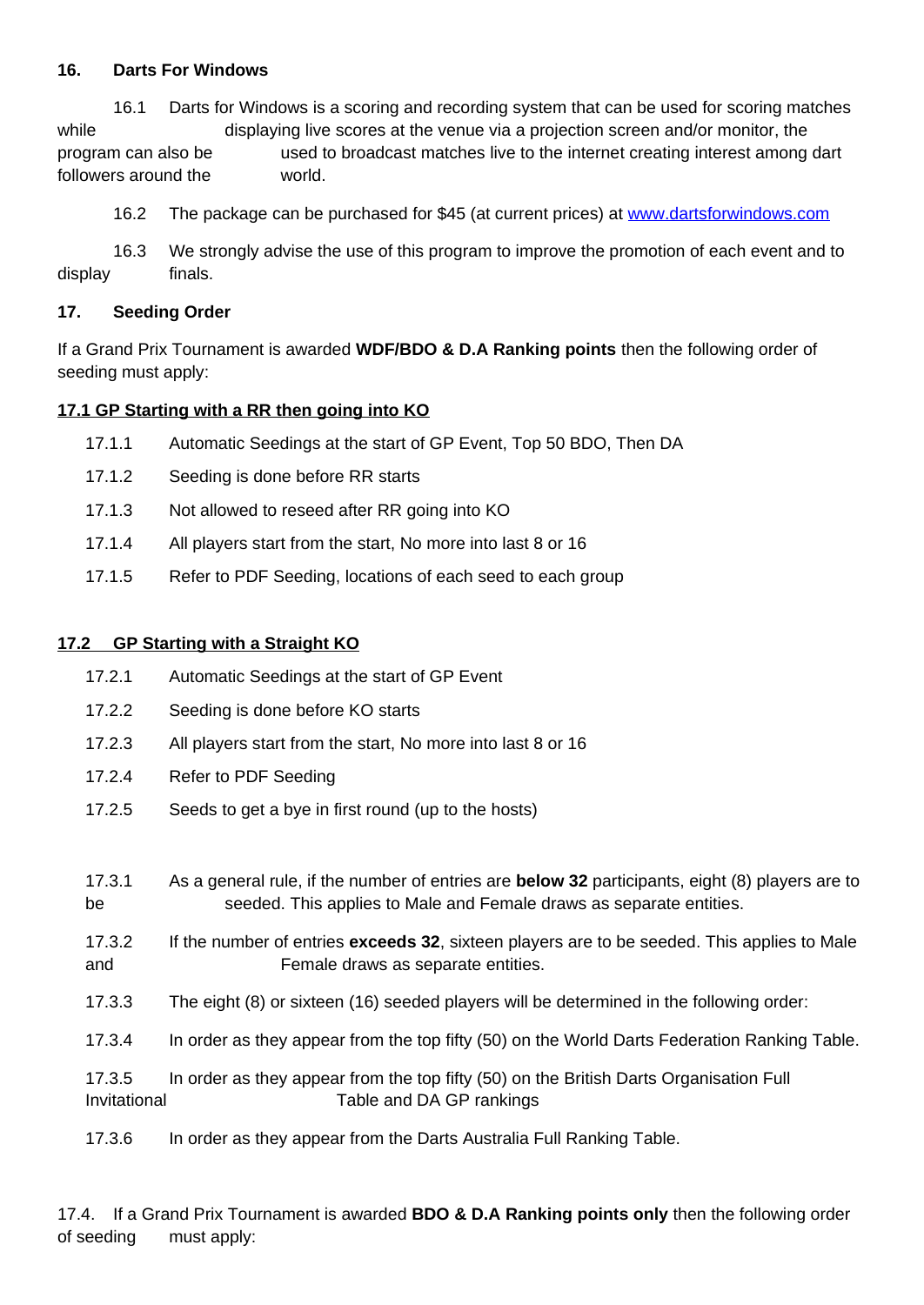- 17.4.1 As a general rule, if the number of entries are **below 32** participants, eight (8) players are to be seeded. This applies to Male and Female draws as separate entities.
- 17.4.2 If the number of entries **exceeds 32,** sixteen players are to be seeded. This applies to Male and Female draws as separate entities.
- 17.4.3 The eight (8) or sixteen (16) seeded players will be determined in the following order:
	- 17.4.3.1 In order as they appear from the top fifty (50) on the British Darts Organisation Full Invitational Table.
	- 17.4.3.2 In order as they appear from the Darts Australia Full Ranking Table

#### **18. Darts Australia Grand Prix Tournaments**

The following tournaments are included in the Darts Australia Grand Prix:

Newcastle Classic

Dyenamic Darts Uniform West Coast Classic

Great Lakes Forster

Australian Masters Weekend

Sunshine State Classic

North Queensland Classic

Murray Bridge

Darts Victoria Easter Tournament

Geelong Dart Club Open

Australian Grand Masters

Pacific Masters

Melton Dart Club

### **19 A new Points structure and prizes for Grand Prix rankings**

| CAT "A"                | CAT "B"                   | CAT "C"               | CAT "D"                  |  |
|------------------------|---------------------------|-----------------------|--------------------------|--|
| <b>Special</b>         | \$50,000 and under        | \$15,000 and under    | \$8,000 and under        |  |
| <b>Pacific Masters</b> | <b>Australian Masters</b> | <b>Easter Classic</b> | <b>Melton Dart Club</b>  |  |
|                        | <b>Australian Grand</b>   |                       | Murray Bridge            |  |
|                        | <b>Masters</b>            |                       | Classic                  |  |
|                        |                           |                       | Sunshine State           |  |
|                        |                           |                       | Classic                  |  |
|                        |                           |                       | Geelong Dart Club        |  |
|                        |                           |                       | Classic                  |  |
|                        |                           |                       | <b>Newcastle Classic</b> |  |
|                        |                           |                       | <b>Great Lakes</b>       |  |
|                        |                           |                       | <b>Dyenamic Classic</b>  |  |
|                        |                           |                       | Nth Old Classic          |  |

| <b>Position</b> | <b>Points</b> | <b>Position</b> | <b>Points</b> | <b>Position</b> | <b>Points</b> | <b>Position</b> | <b>Points</b> |
|-----------------|---------------|-----------------|---------------|-----------------|---------------|-----------------|---------------|
|                 | າ໐            |                 | $2\Lambda$    |                 |               |                 | ᅩㄴ            |
|                 | າ ለ<br>44     |                 | ററ<br>∠⊾      |                 |               |                 | --            |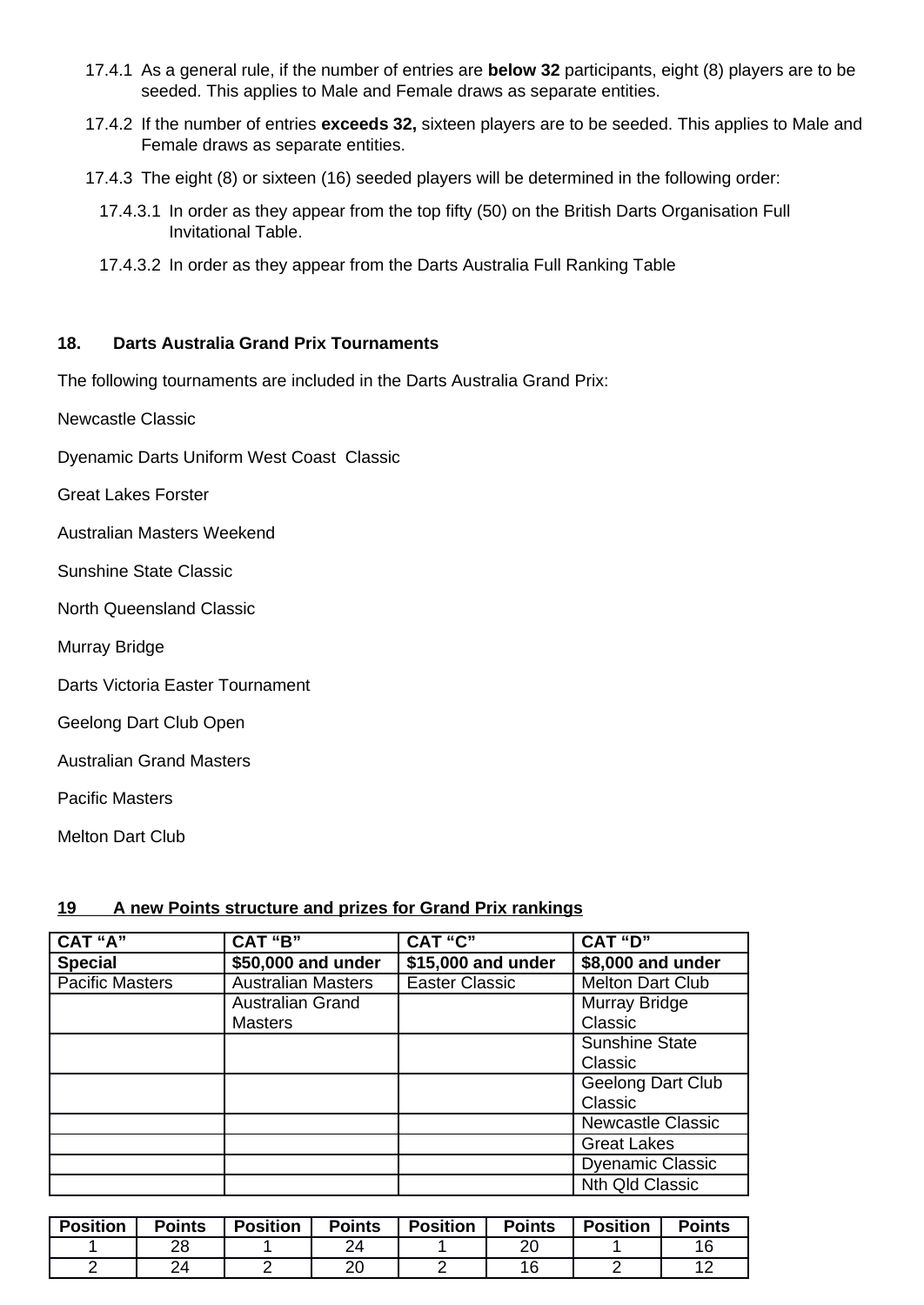| 3/4   | 20 | 3/4   | 16                | 3/4   | 10 | 3/4   |  |
|-------|----|-------|-------------------|-------|----|-------|--|
| 5/8   | 18 | 5/8   | 14                | 5/8   | ⊥∪ | 5/8   |  |
| 9/16  | 16 | 9/16  | $1^{\circ}$<br>∸∸ | 9/16  |    | 9/16  |  |
| 17/32 | 14 | 17/32 | 10                | 17/32 |    | 17/32 |  |

Each Tournament can change categories, this is based on total prize money for both days of the tournament, Etc Doubles and Singles or Mixed Doubles and Singles or Mixed Doubles, Doubles and Singles

#### **Bonus Points**

| Bonus Points for both Men and Women in the above tournaments |  |
|--------------------------------------------------------------|--|
| .5 point for 32-63 Participants                              |  |
| 1 point for 64-127 Participants                              |  |
| 2 points for 128 and over Participants                       |  |
|                                                              |  |

Must have 64 plus participants to get 17-32 points

- Up to 48 Last 16, QF, SF and Final to get points
- Up to  $20 QF$ , SF and Final to get points

# **9.2 Player Representative Bonus Points**

- Players representing their State/Territory at the Australian Championships Five (5) points.
- Players representing Australia in the World Cup or the Asian Pacific Cup or any other sanctioned

International events selected by the Australian Selectors receive five (5) bonus points.

#### **20. DRUG TESTING**

20.1 Drug testing may occur at any of these events

#### **21. Right To Amend**

21.1 Darts Australia reserves the right to amend any part of this document and the information contained therein without prior notice at any time.

### 22. **DRAW FOR POOLS**

**2 pools with the top 4 coming out each Pool A & B**

A1 V B4 - A3 V B2 - A2 V B3 – A4 – V B1

### **4 Pools with the top 4 out of each Pool A – B – C – D**

A1 V B3 – C2 V D4 – A4 V C3 – B2 V D1 - A2 V D3 – C1 V B4 - D2 V A3 - C4 V B1